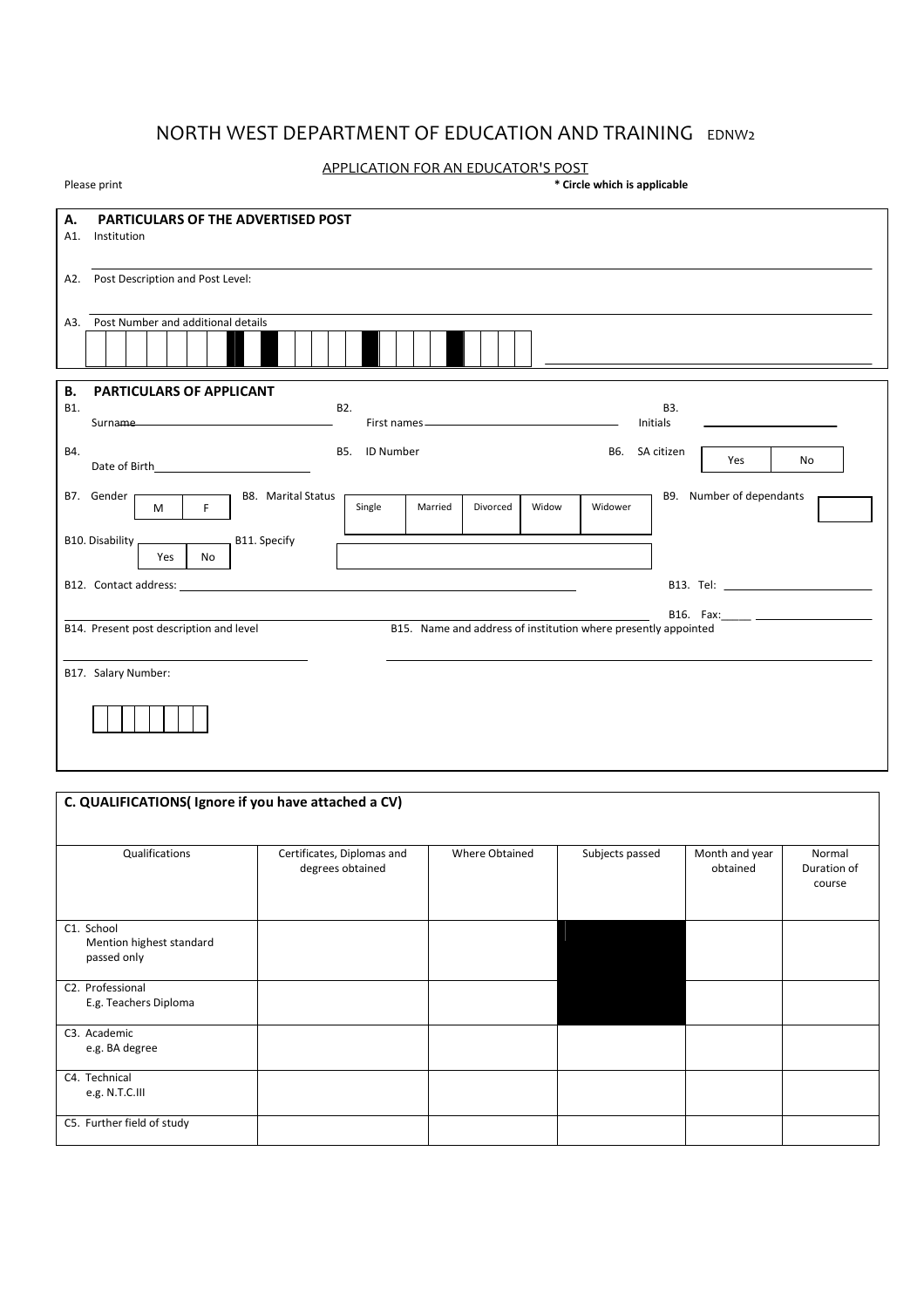| C6. SUMMARISED EVALUATION OF QUALIFICATIONS<br>Circle relevant qualification category (if applicable)                                         |          |                       |    |            |    |    |           |  | Professionally qualified |                          |       | For office use  |
|-----------------------------------------------------------------------------------------------------------------------------------------------|----------|-----------------------|----|------------|----|----|-----------|--|--------------------------|--------------------------|-------|-----------------|
| <b>REQV</b>                                                                                                                                   |          |                       |    |            |    |    |           |  |                          |                          |       | M+              |
| 10                                                                                                                                            | 12<br>11 | 13                    | 14 | 15         | 16 | 17 | 18        |  | Yes                      | No                       |       |                 |
| <b>D.TEACHING EXPERIENCE</b><br>D1. Total number of completed years of teaching experience<br>D2. Analysis of education experience posts held |          | Phase e.g. Primary or |    | Post level |    |    | Post held |  | Subjects taught          | <b>Standard or Grade</b> | years | Language medium |
| secondary                                                                                                                                     |          |                       |    |            |    |    |           |  |                          |                          |       |                 |
|                                                                                                                                               |          |                       |    |            |    |    |           |  |                          |                          |       |                 |
|                                                                                                                                               |          |                       |    |            |    |    |           |  |                          |                          |       |                 |
|                                                                                                                                               |          |                       |    |            |    |    |           |  |                          |                          |       |                 |

| Years of service<br>Summary of nature of employment.<br>Employer |  |  |  |  |  |  |
|------------------------------------------------------------------|--|--|--|--|--|--|
|                                                                  |  |  |  |  |  |  |
|                                                                  |  |  |  |  |  |  |
|                                                                  |  |  |  |  |  |  |
|                                                                  |  |  |  |  |  |  |
|                                                                  |  |  |  |  |  |  |
|                                                                  |  |  |  |  |  |  |
|                                                                  |  |  |  |  |  |  |

#### **F. OTHER CAPABILITIES**

F1. Involvement of educational affairs (Examination panels, marking etc.)

F2. Involvement in professional activities (teacher organizations etc.)

F3. Involvement in public life (e.g. member of the local council, elder, deacon)

F4. Other capabilities